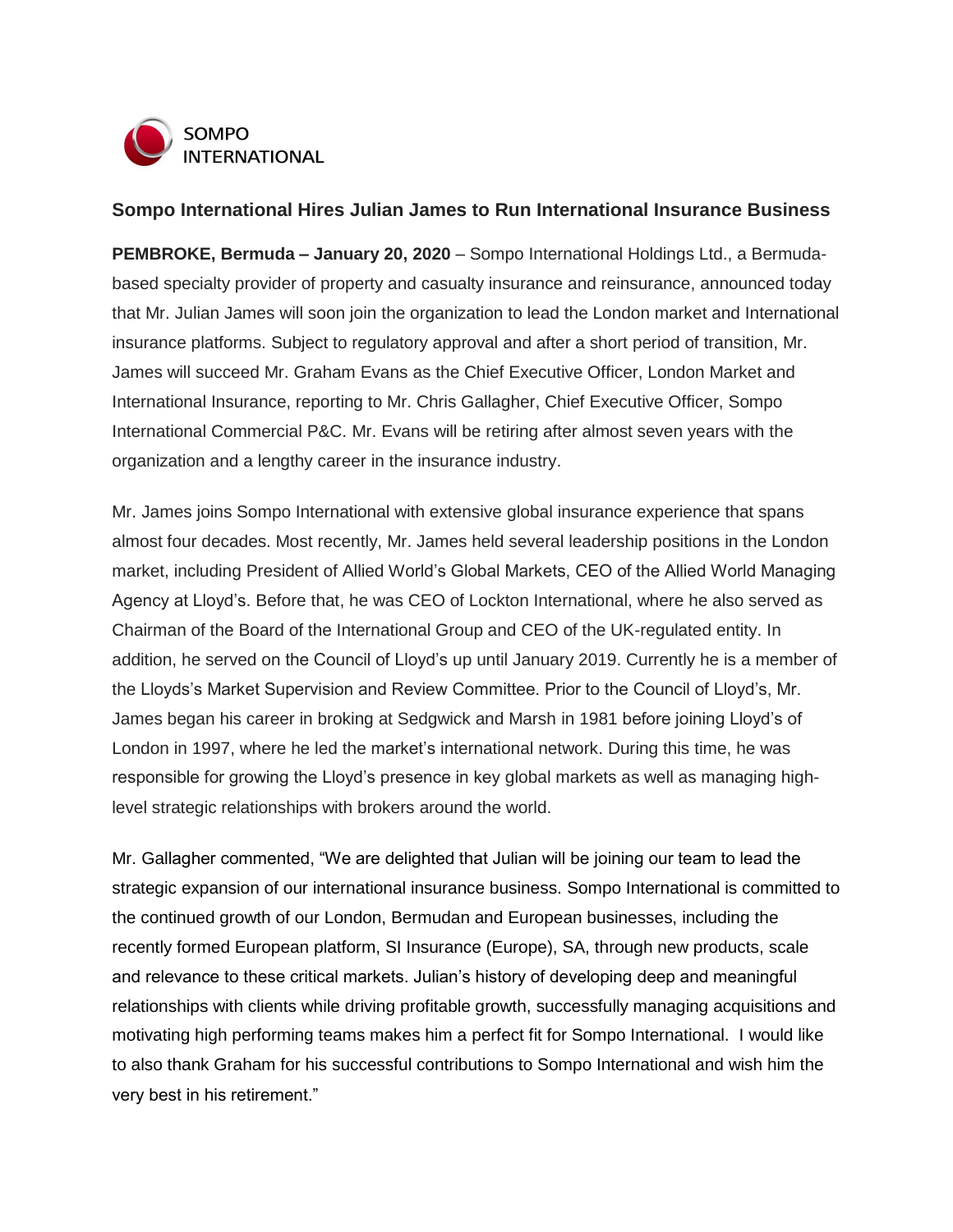Mr. James added, "I am honored to have the opportunity to make an impact on the future of Sompo International. The company's strategic growth plans, particularly for the London, European and Bermuda markets, and its disciplined approach to underwriting and supporting its clients, make Sompo International a unique and well positioned market-leading organization. I am looking forward to joining a team of some of the most highly experienced and well-respected leaders and underwriters in our industry."

Mr. John Charman, Executive Chairman of the Board of Directors, Sompo International Holdings Ltd. and Chief Executive Officer of Overseas Insurance and Reinsurance Business, Sompo Holdings, Inc. concluded, "I have had the privilege and pleasure of knowing Graham Evans both personally and professionally for many years. I would like to give my sincerest thanks to him for his significant contributions not only to our company, but to the London insurance market as well. As he begins his retirement, he should be proud of his accomplishments and the exceptional organization that he has played such a critical role in building for us in the UK and in Europe. Finally, I would also like to enthusiastically welcome Julian to our great team and congratulate him on his new position. I look forward to working closely with him as we continue to evolve and expand upon the solid foundations that Graham has successfully laid."

## About Sompo International

Sompo International Holdings Ltd. is a global specialty provider of property and casualty insurance and reinsurance, headquartered in Bermuda. Through its operating subsidiaries, Sompo International writes agriculture, professional lines, property, marine, energy, casualty and other specialty lines of insurance and catastrophe, property, casualty, professional lines, weather risk and specialty lines of reinsurance. Sompo International companies are wholly owned subsidiaries of Sompo Holdings, Inc., whose core business encompasses one of the largest property and casualty insurance groups in the Japanese domestic market. We maintain excellent financial strength as evidenced by the ratings of A+ (Superior) from A.M. Best (XV size category) and A+ (Strong) from Standard and Poor's on our principal operating subsidiaries. Sompo International's headquarters are located at Waterloo House, 100 Pitts Bay Road, Pembroke HM 08, Bermuda and its mailing address is Sompo International, Suite No. 784, No. 48 Par-la-Ville Road, Hamilton HM 11, Bermuda. For more information about Sompo International, please visit: [www.sompo-intl.com.](http://www.sompo-intl.com/)